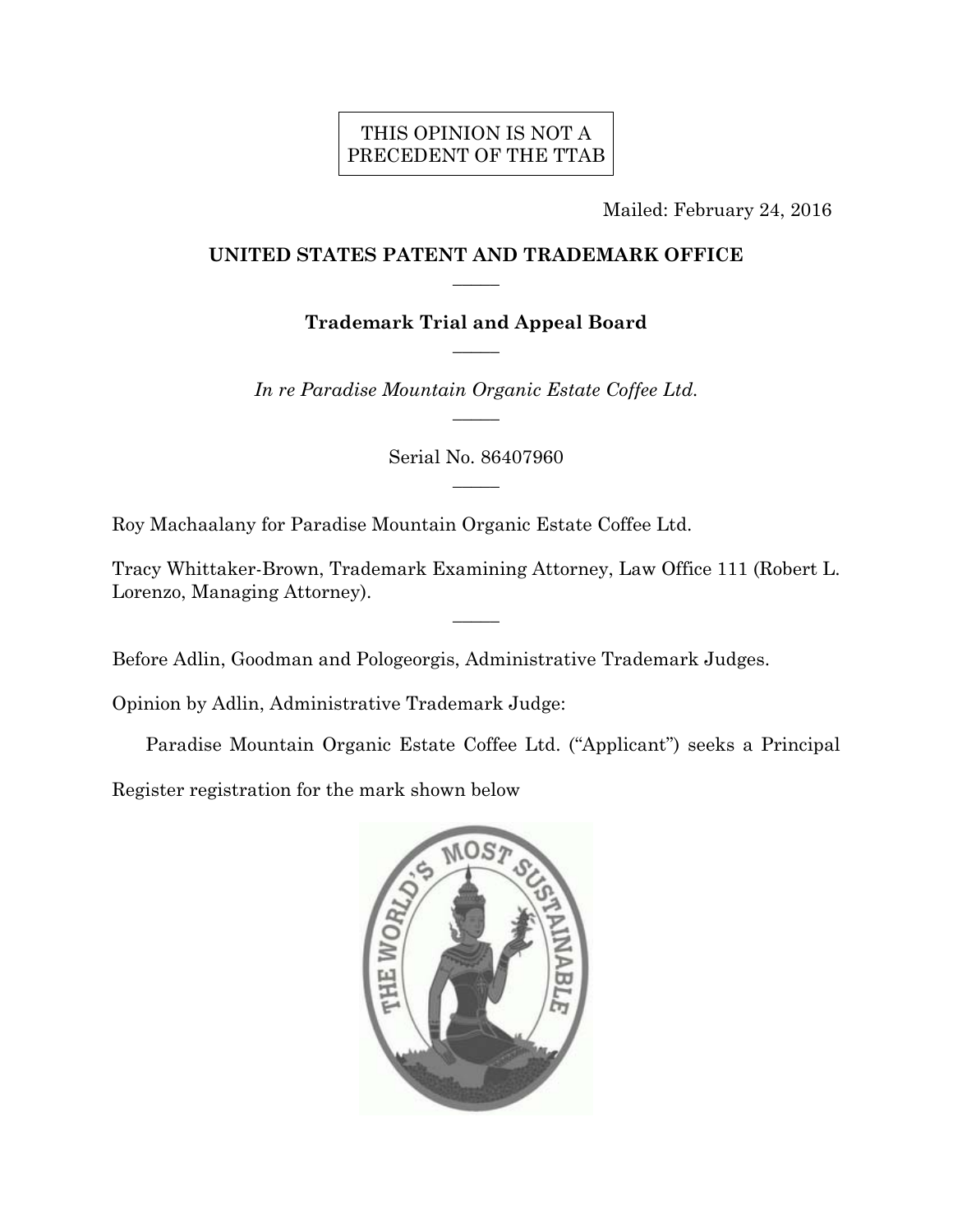1

for coffee, tea and related products.<sup>1</sup> The Examining Attorney refused registration absent a disclaimer of the term THE WORLD'S MOST SUSTAINABLE, finding that the term is merely descriptive of Applicant's goods under Section 2(e)(1) of the Trademark Act. After the refusal became final, Applicant appealed and filed a motion for reconsideration which was denied. Applicant and the Examining Attorney filed briefs.2

Under Section 6(a) of the Act, "[t]he Director may require the applicant to disclaim an unregistrable component of a mark otherwise registrable," such as a component which is merely descriptive under Section  $2(e)(1)$ . Failure to comply with a disclaimer requirement is a basis for refusing registration. *See In re Slokevage*, 441

<sup>&</sup>lt;sup>1</sup> Application Serial No. 86407960, filed September 27, 2014 based on an intent to use the mark in commerce under Section 1(b) of the Trademark Act. The application includes this description of the mark: "The mark consists of a design featuring Thai woman wearing a crown, large necklace, dress, and wrist cuffs. The Thai woman is kneeling on a pile of beans and holding a portion of a plant on the right. The design is enclosed in concentric ovals, between which the wording 'THE WORLD'S MOST SUSTAINABLE' appears." In its entirety, the identification of goods is: "Green Coffee and tea beverages, namely, artificial tea and coffee; coffee extracts, tea extracts; coffee, whole coffee in the nature of coffee beans, ground coffee, coffee beans, roasted coffee beans, whole coffee beans, ground coffee beans, coffee extracts, coffee essences; chilled coffee-based beverages; artificial coffee, extracts of artificial coffee; coffee pouches in the nature of prepackaged ground coffee in pouch-shaped filters, tinned coffee; green coffee; coffee liquid in the nature of coffee flavored syrup used in making coffee-based beverages, powder for making instant coffee; iced coffee, flavoured coffee, speciality coffee, gourmet coffee, shade-grown coffee, organic coffee; tea-based beverages; iced tea; black tea, fruit teas, chai tea, aromatic tea, fruit flavoured tea, green tea, herbal tea, tea essences, blended tea, tea bags; tea-based beverages with fruit flavourings; leaves for use as tea substitutes; cappuccino, latte, espresso, cappuccino and mochaccino syrups used in making food beverages; sugar, salt." The application includes Applicant's claim of ownership of Reg. No. 4589595 for the mark THE WORLD'S MOST SUSTAINABLE COFFEE & Design, with THE WORLD'S MOST SUSTAINABLE COFFEE disclaimed, also for coffee, tea and related products (the "595 Registration.").

<sup>2</sup> Applicant's Reply Brief is untimely and has therefore been given no consideration. Trademark Rule 2.142(b)(1). Had we considered Applicant's Reply Brief, our decision, which is based on the evidence of record and the applicable law, would have been the same.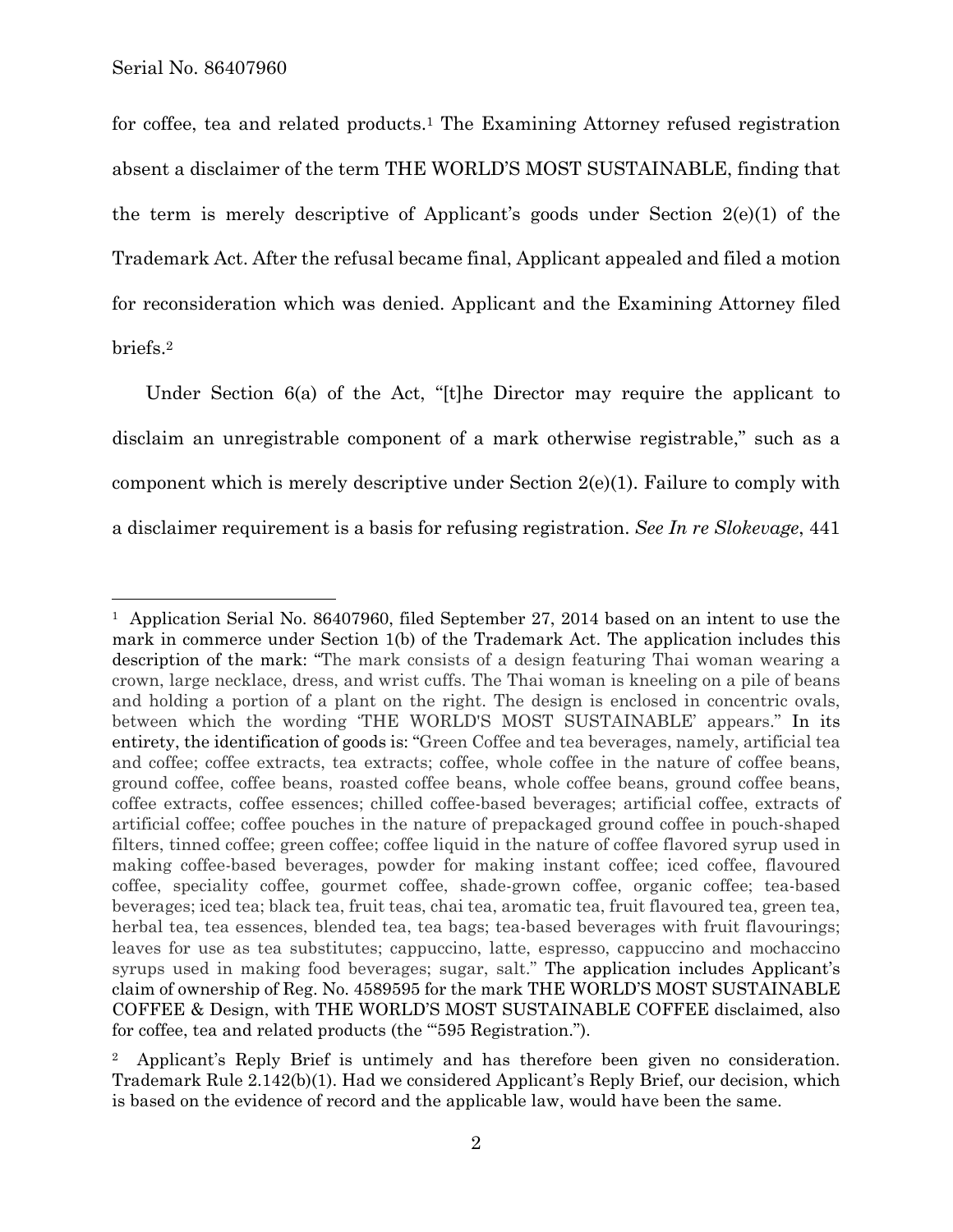F.3d 957, 78 USPQ2d 1395, 1399-1400 (Fed. Cir. 2006); *In re Stereotaxis, Inc.*, 429 F.3d 1039, 77 USPQ2d 1087, 1089 (Fed. Cir. 2005).

A mark is deemed to be merely descriptive, within the meaning of Section  $2(e)(1)$ , if it immediately conveys knowledge of a quality, feature, function, characteristic or purpose of the goods for which it is used. *In re Bayer Aktiengesellschaft*, 488 F.3d 960, 82 USPQ2d 1828, 1831 (Fed. Cir. 2007) (quoting *In re Gyulay*, 820 F.2d 1216, 3 USPQ2d 1009)); and *In re Abcor Development*, 588 F.2d 811, 200 USPQ 215, 217-18 (CCPA 1978). A mark need not immediately convey an idea of each and every specific feature of the goods in order to be considered merely descriptive; rather, it is sufficient that the mark describes one significant attribute, function or property of the goods. *In re Chamber of Commerce of the United States of America*, 675 F.3d 1297, 102 USPQ2d 1217, 1219 (Fed. Cir. 2012); *In re H.U.D.D.L.E.*, 216 USPQ 358 (TTAB 1982); and *In re MBAssociates*, 180 USPQ 338 (TTAB 1973). Whether a mark is merely descriptive is determined not in the abstract, but in relation to the goods for which registration is sought, the context in which it is being used on or in connection with the goods, and the possible significance that the mark would have to the average purchaser of the goods because of the manner of its use. *In re Bright-Crest, Ltd.*, 204 USPQ 591, 593 (TTAB 1979). It is settled that "[t]he question is not whether someone presented with only the mark could guess what the goods or services are. Rather, the question is whether someone who knows what the goods or services are will understand the mark to convey information about them." *In re Tower Tech Inc.*, 64 USPQ2d 1314, 1316-17 (TTAB 2002).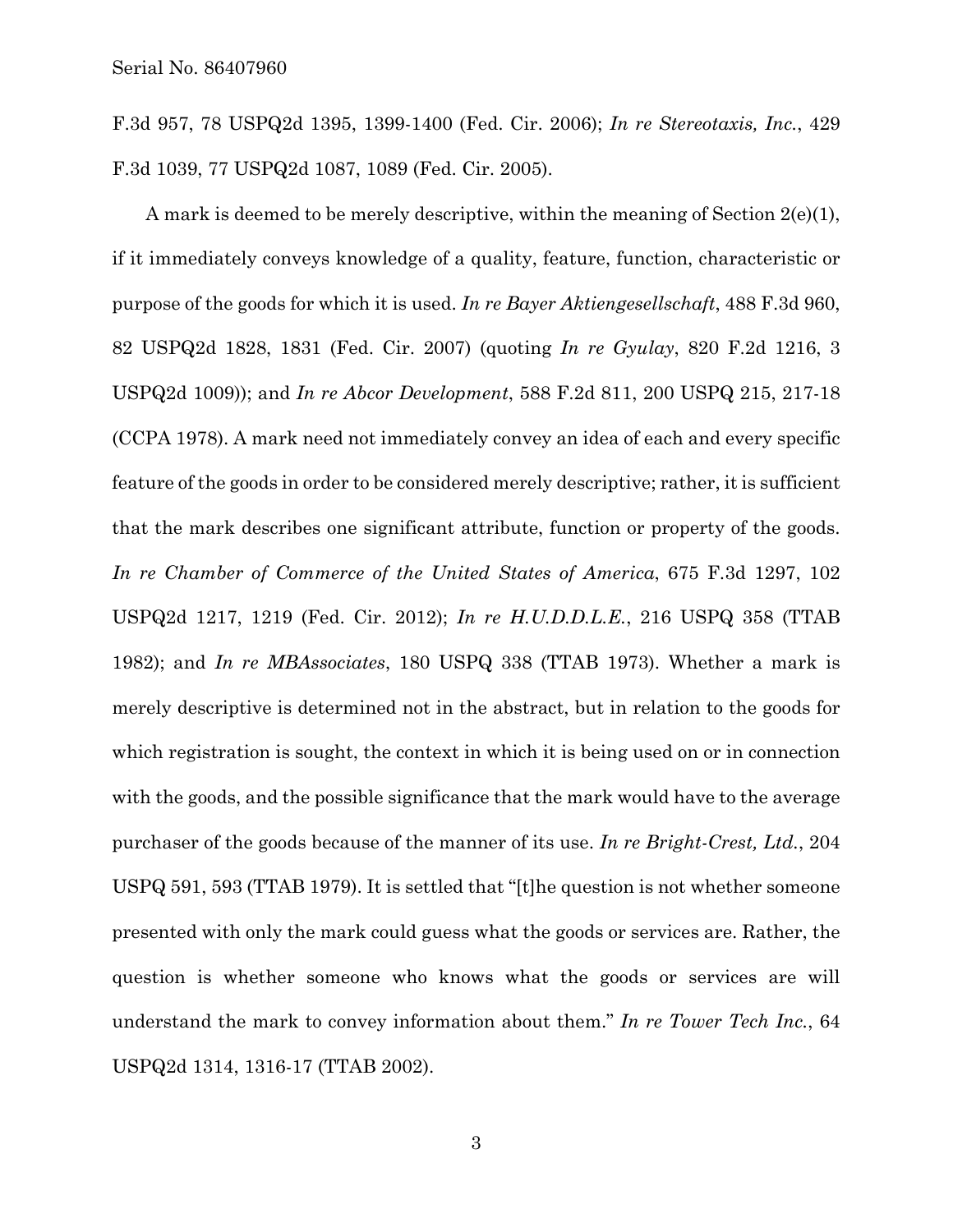1

When two or more merely descriptive terms are combined, the determination of whether the composite mark also has a merely descriptive significance turns on whether the combination of terms evokes a new and unique commercial impression. If each component retains its merely descriptive significance in relation to the goods, the combination results in a composite that is itself merely descriptive. *See e.g.*, *In re Oppedahl & Larson LLP,* 373 F.3d 1171, 71 USPQ2d 1370 (Fed. Cir. 2004) (PATENTS.COM merely descriptive of computer software for managing a database of records that could include patents, and for tracking the status of the records by means of the Internet); *In re Petroglyph Games, Inc*., 91 USPQ2d 1332 (TTAB 2009) (BATTLECAM merely descriptive for computer game software); *In re Carlson*, 91 USPQ2d 1198 (TTAB 2009) (URBANHOUZING merely descriptive of real estate brokerage, real estate consultation and real estate listing services); *In re Tower Tech,*  64 USPQ2d at 1314 (SMARTTOWER merely descriptive of commercial and industrial cooling towers); *In re Sun Microsystems Inc.,* 59 USPQ2d 1084 (TTAB 2001) (AGENTBEANS merely descriptive of computer programs for use in developing and deploying application programs); *In re Putman Publishing Co.,* 39 USPQ2d 2021 (TTAB 1996) (FOOD & BEVERAGE ONLINE merely descriptive of news and information services in the food processing industry).

Here, the Examining Attorney relies on third-party and media uses which establish the meaning of "sustainable" in the context of coffee and tea, including:3

<sup>&</sup>lt;sup>3</sup> Applicant's objection to the Examining Attorney's evidence is overruled. The materials include the URLs from which and the dates on which they were printed.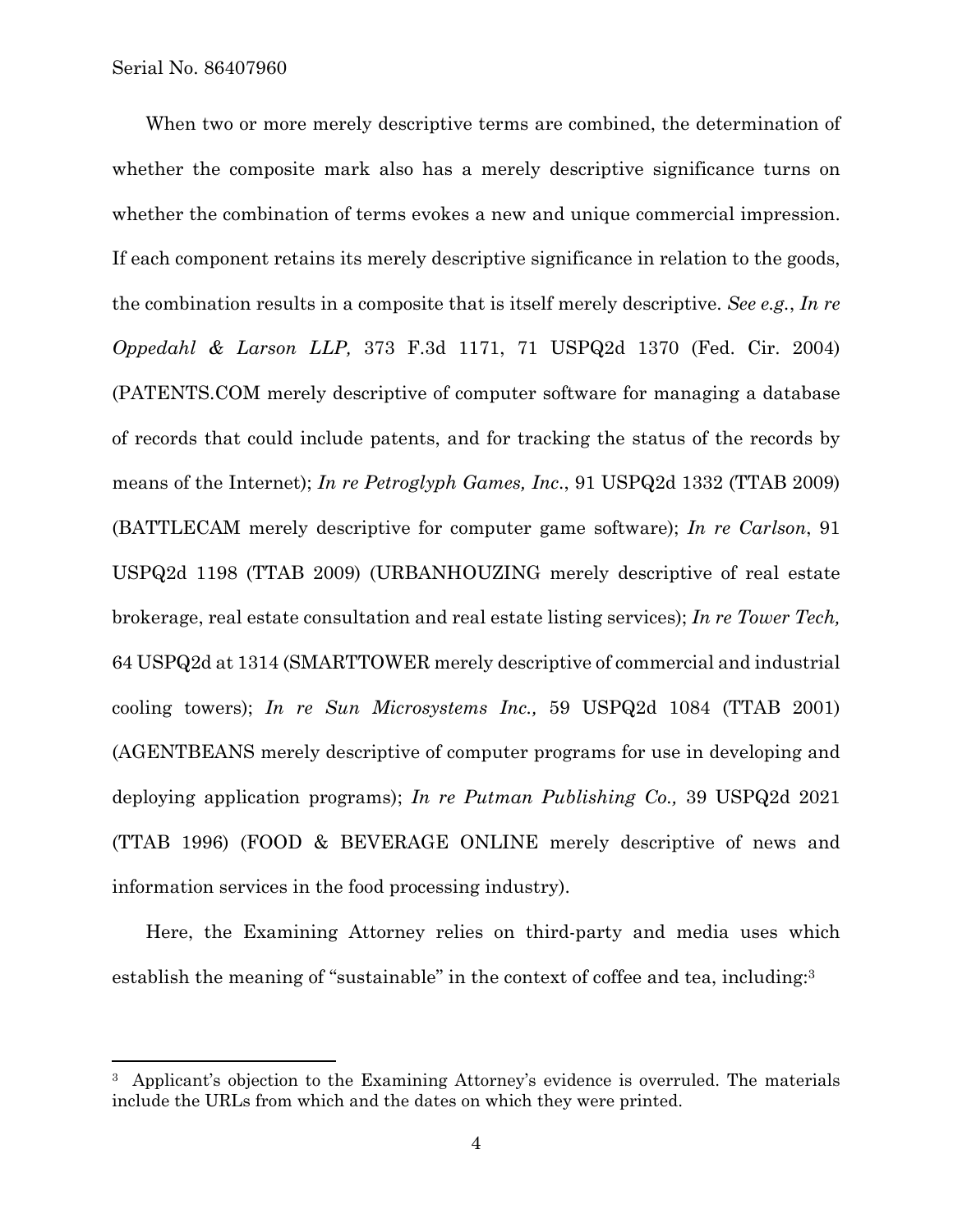A printout of a Coffee & Conservation blog posting, accessible on the "coffeehabitat.com" website, entitled "Top 5 Indicators of Sustainable Coffee," which states that increased demand for coffee "caused a shift from traditional, **sustainable coffee** growing methods (with coffee plants grown in the shade of diverse native trees) to intense monocultures that require large inputs of fertilizer and pesticides which bring about a loss in biodiversity and quickly deplete the land. If choosing **sustainable coffee**  was easy for consumers, there would be no need for a blog like Coffee & Conservation." The post concludes that "coffee drinkers have the potential to make a huge impact on the environment and economies of coffee growing nations."

An SF Gate article entitled "What **Coffee Companies are Sustainable Leaders**?," by Tammie Painter, accessible at "homeguides.sfgate.com" states: "purchasing your **coffee with sustainable practices** helps protect rain forest species, allows coffee growers to earn a fair wage and improves air and water quality … However, deciphering which companies do the most for our planet while delivering a delicious cup of coffee can get confusing." In the description of Equal Exchange Coffee, the article states that the co-op "educates farmers about long-term **sustainable growing practices to keep the land on which the coffee grows healthy and productive**."

A TriplePundit article ("triplepundit.com") entitled "**World's Most Sustainable Coffee**?" by Scott Cooney states "And of course, there's the sustainability aspect. **Coffee** has been one of the darlings of the **sustainability movement**."

A Wikipedia ("wikipedia.org") entry for "**Sustainable coffee**" indicates that "**Sustainable coffee** is coffee that is grown and marketed for its sustainability … Coffee has a number of classifications used to determine the participation of growers (or the supply chain) in various combinations of social, environmental, and economic standards. Coffees fitting such categories and that are independently certified or verified by an accredited third party have been collectively termed '**sustainable coffees**.'" The entry further states that "The resulting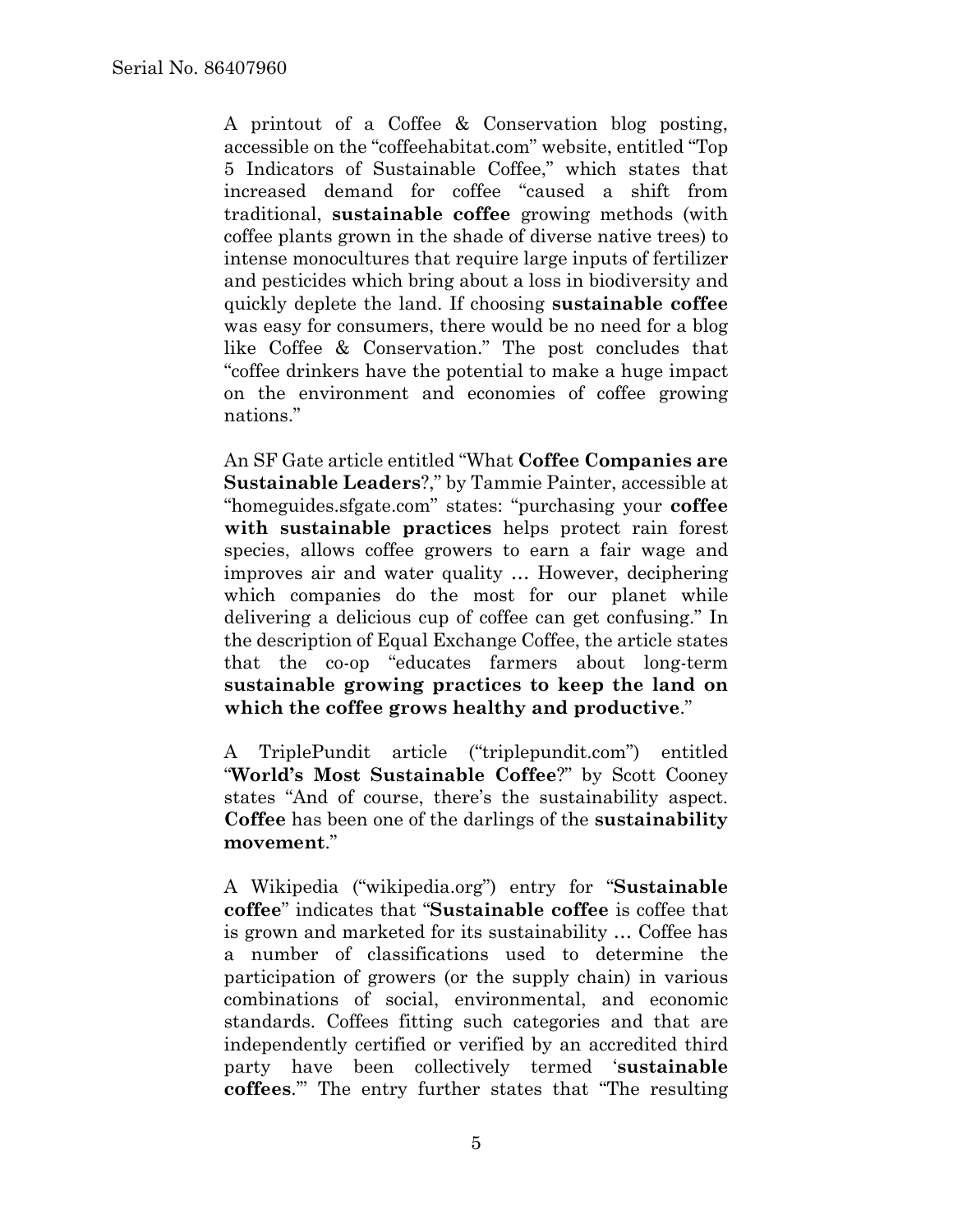'Sustainable Coffee Survey of the North American Specialty Coffee Industry' indicated the availability of four primary certified sustainable coffees (in order of importance then): Organic, Fair Trade, Bird Friendly (Smithsonian Institution Migratory Bird Center) and Rainforest Alliance."

The Corporate Partnerships section of the EarthWatch Institute website ("earthwatch.org") has a listing for Starbucks Coffee Company which indicates that the EarthWatch-Starbucks "partnership has helped to **promote sustainable farming practices** in one of the world's premier **coffee-growing regions**," including through "the use of practices and tools that benefit both the farmers and the natural environment."

An article on the Sustainable Brands website ("sustainablebrands.com") entitled "Fair Trade USA Certifies 1 Billionth Pound of **Sustainable Coffee**" indicates that the "milestone was made possible by the sustainable sourcing practices of nearly 500 coffee companies."

An article on the "elsevier.com" website entitled "'**Sustainable' coffee**: what does it mean for local supply chains in Indonesia" states "Increased awareness of the environmental impact of growing coffee, and on the poor conditions of many farmers, has led to an increased demand for ethically sourced coffee."

The Starbucks website ("starbucks.com"), under the heading "Building a Future with Farmers: Committed to 100% Ethically Sourced," states "The cornerstone of our approach is Coffee and Famer Equity (C.A.F.E.) Practices, one of the **coffee industry's** first set of **sustainability standards**." Under the subheading "Environmental Leadership," the site states: (1) "Measures evaluated by third-party verifiers help manage waste, protect water quality, conserve water energy, preserve biodiversity and reduce agrochemical use;" (2) "Important additions to the program include practices for supporting the long-term productivity of coffee farms through coffee renovation, or replanting;" (3) "We opt for an 'open-source' approach, sharing our tools, best practices and resources to help all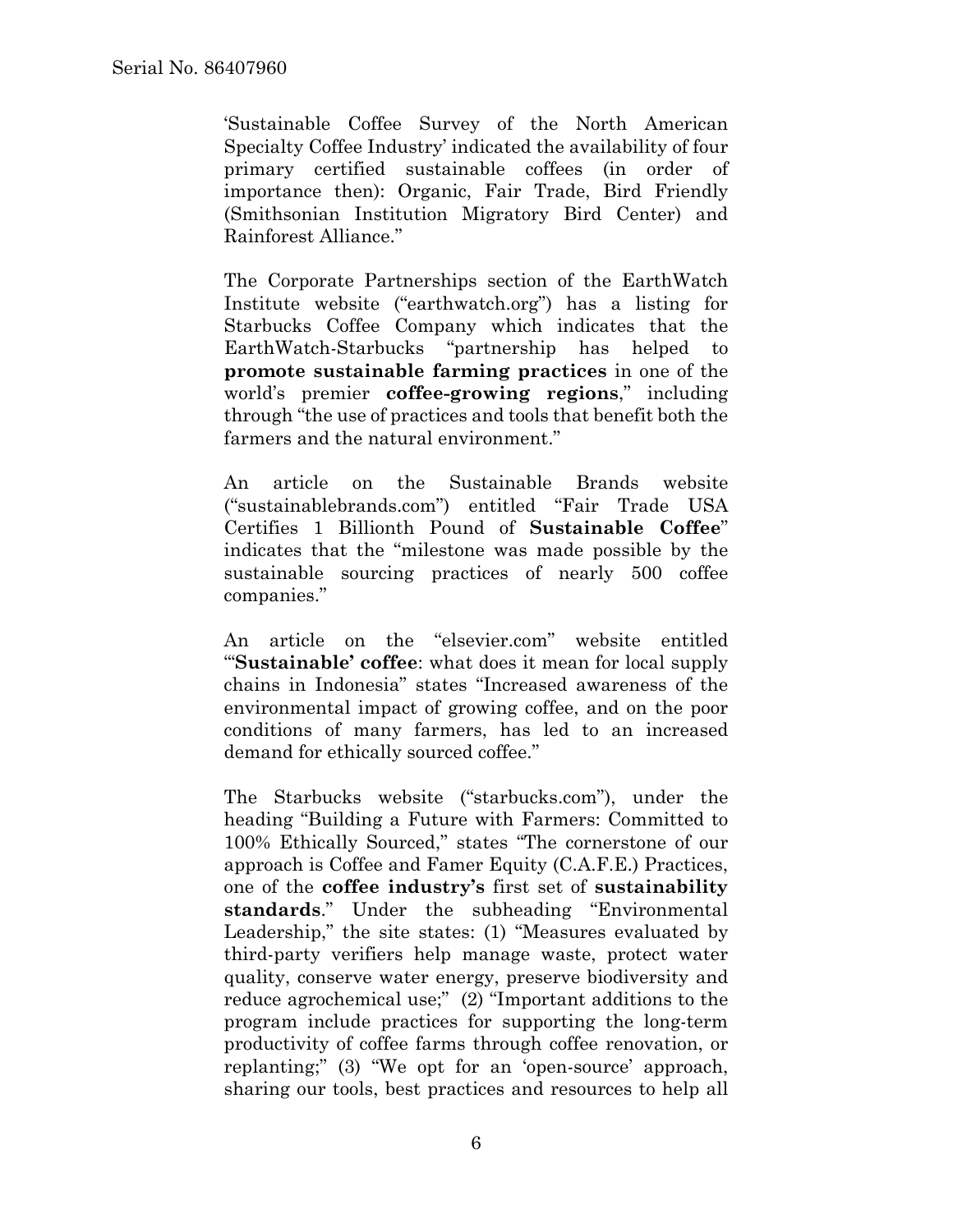producers make improvements in the long-term **sustainability** of their farms;" and (4) "Not only is it an operational coffee farm, it's an agronomy research and development center that will help us continue to develop **sustainable** farming practices …."

The "eartheasy.com" website includes an article on shade grown coffee which states "Coffee plantations which are chemically dependent suffer from soil depletion and increased erosion. Rainforest is stripped to provide fresh growing ground. Shade coffee farms are, for the most part, organic and **sustainable**," and "This **sustainable** method of farming uses little or no chemical fertilizers, pesticides or herbicides."

The website "coffeereview.com" has listings for several coffee companies, and indicates that Café Virtuoso's coffees are "produced and purchased in a **sustainable** manner," and that Old Soul Co. supports "Specialty Coffee Farmers through **sustainable** sourcing."

The "technoserve.org" website states that "TechnoServe is helping to build a **sustainable global coffee industry**   $\cdots$ "

The "cafedoparaiso.com" website states that the company's goal "is to become the most transparent and **environmentally sustainable coffee company** in the world."

The Art of Tea website ("artoftea.com") includes a page entitled "**Sustainable Tea**," which states "A process that is sustainable can be maintained indefinitely. By supporting sustainable business practices, it means that we do not take more from the world than we give back and that we consciously choose how we interact with the environment. Our reliance on renewable resources, as well as on symbiotic relationships with nature and the community … using only sustainable energy sources … We encourage each individual to accept personal responsibility for reducing the industrial, and individual impact on the ecosystem by reducing our carbon footprint and to take part in our mission towards a sustainable future …."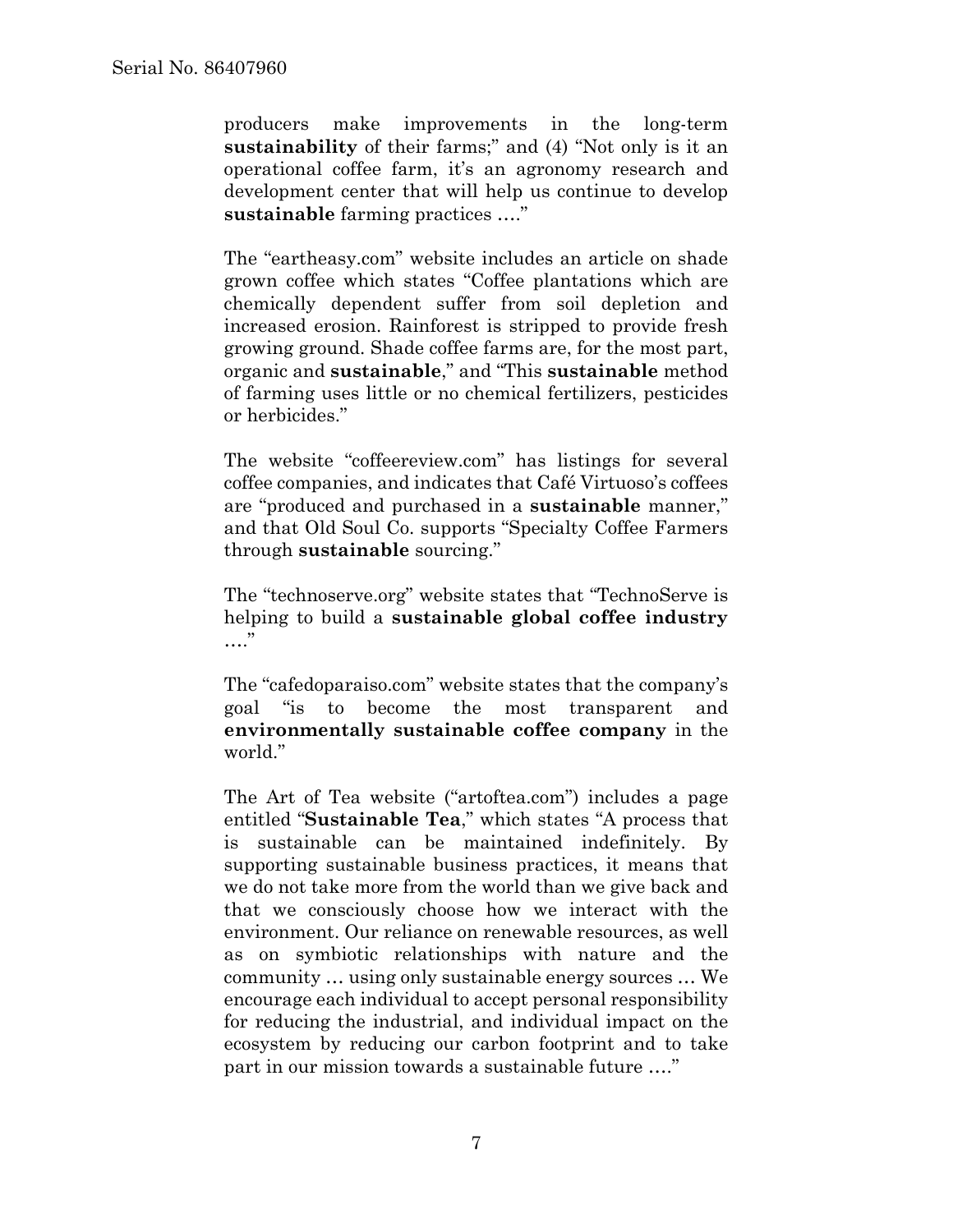The Tea section of the Sustainable Trade Initiative website ("idhsustainabletrade.com/tea") states "Major tea brands and packers join forces for **sustainable tea** sourcing and trade … An estimated eight million small-scale tea producers in Africa and Asia are working with outdated production methods. Not only do these methods harm the environment …."

The article "How to Choose a More **Sustainable Tea**," on the Care2 website states "I try to buy a tea that is grown using sustainable methods that consider the growers, the community, and the environment …."

Lipton Tea's website ("liptontea.com"), under the heading "**Sustainability and Lipton® Tea**," states "What is sustainability? According to the United Nations Commission on Environment and Development, sustainable development 'meets the needs of the present without compromising the ability of future generations to meet their own needs' … Your choice of Rainforest Alliance Certified™ Lipton® Tea supports farmers working to improve their livelihoods and those of their families while protecting the planet for the future."

Madura's website ("maduratea.com"), under the heading "**Sustainable Tea** Production," states "Madura is a leader in **sustainable tea** production. Since the first tea bushes were planted in 1978, Madura has used clean, green farming practices to produce premium quality tea while preserving and enhancing the natural environment."

An article on the Environmental Leader website ("environmentalleader.com") entitled "Unilever to Grow **Sustainable Tea**" states that Unilever "will begin a tea research and development program that uses plant breeding methods to ensure **sustainable tea** … This includes growing more tea on less land and reducing agrochemicals. The project also aims to help arrest any decline in tea crop diversity that could limit the crop's ability to withstand drought, disease and pests in the future."

Denial of Motion for Reconsideration, July 29, 2015 (emphasis added).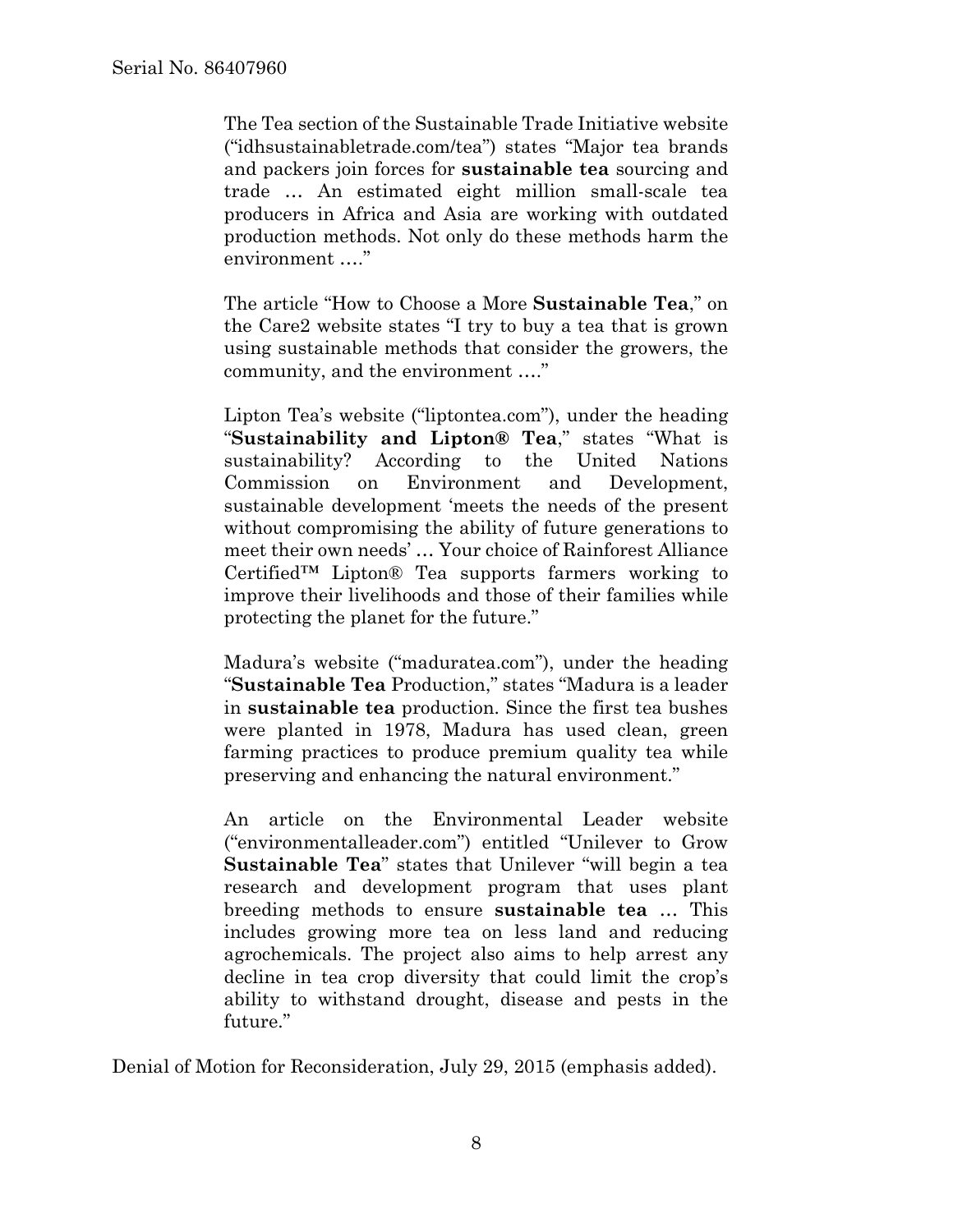The Examining Attorney also relies on the following evidence reflecting media and third-party uses of "world's most" or variations thereof in the context of coffee and tea, including:

> An article on the "nationalgeographic.com" website is entitled "Ethiopian Shade **Coffee is World's Most** Bird Friendly."

> An article on the "todayifoundout.com" website is entitled "The **World's Most** Expensive Cup of Coffee," and states "And then, viola, you have the **world's most** expensive coffee seeds."

> The Death Wish Coffee website ("deathwishcoffee.com") states that it is the "Home of the **World's Strongest Coffee**."

> The "financesonline.com" website includes an article entitled "Top 10 **Most Expensive Coffee** in the World: Luwak Coffee Is Not the No. 1."

> The Black Ivory Coffee Company Limited website ("blackivorycoffee.com") indicates that the company's coffee is "the **world's rarest and most expensive coffee**" and "[t]he **world's most memorable coffee drinking experience**."

> The Immortalitea® website ("immortalitea.com") includes an article entitled "The **World's Most Expensive Tea**."

> The Victorian Rituals website includes an article entitled "A Few of the **World's Most Popular Teas**," which states that Darjeeling tea is "one of the **world's most highly prized teas**."

> The ABC News website ("abcnews.go.com") includes an article "via Good Morning America" entitled "The **World's Most Expensive Tea:** Made from Panda Poo?"

*Id.* (emphasis added)*.*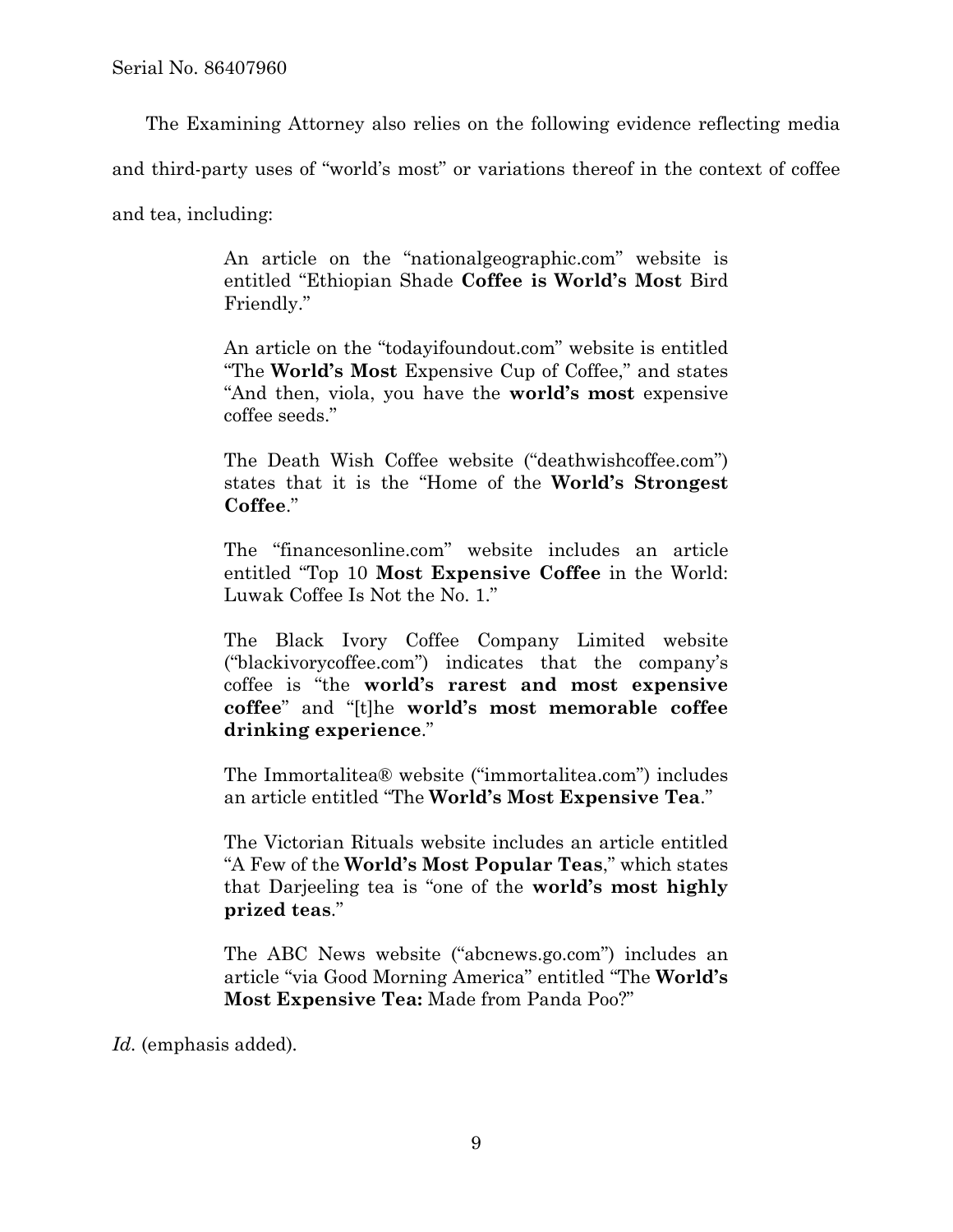The Examining Attorney introduced evidence that in addition to Applicant's

Registration No. 4589595, in which Applicant voluntarily disclaimed THE WORLD'S

MOST SUSTAINABLE COFFEE in its application as originally filed, a number of

third-party registrations for coffee or tea also include disclaimers of the term

"sustainable":

SUSTAINABLE HARVEST in standard characters for coffee, tea, cocoa and vanilla, SUSTAINABLE disclaimed, Reg. No. 3040610

NACHHALTIG SUSTAINABLE ORGANIC BIO & Design and ORGANIC BIO NACHHALTIG SUSTAINABLE WWW.FAIRBIOTEA.DE & Design, both for tea, with translation statements that NACHHALTIG means "sustainable," and with NACHHALTIG, SUSTAINABLE, NACHHALTIG SUSTAINABLE and ORGANIC disclaimed, Reg. Nos. 3841587 and 3980219

SOURCE TRUST SUSTAINABILITY IN ACTION & Design for coffee and cocoa, SUSTAINABILITY disclaimed, Reg. No. 4394430

RSPO CERTIFIED SUSTAINABLE PALM OIL & Design for coffee, tea and cocoa, CERTIFIED SUSTAINABLE PALM OIL disclaimed, Reg. No. 4615652

WOMEN'S HARVEST SUSTAINABLE PRODUCTS BY WOMEN & Design for coffee, SUSTAINABLE PRODUCTS BY WOMEN disclaimed, Reg. No. 4458493

HARVESTED BY WOMEN CERTIFIED SUSTAINABLE PRODUCTS BY WOMEN & Design for coffee. HARVESTED BY WOMEN, CERTIFIED AND SUSTAINABLE PRODUCTS BY WOMEN disclaimed, Reg. No. 4462845

*Id.*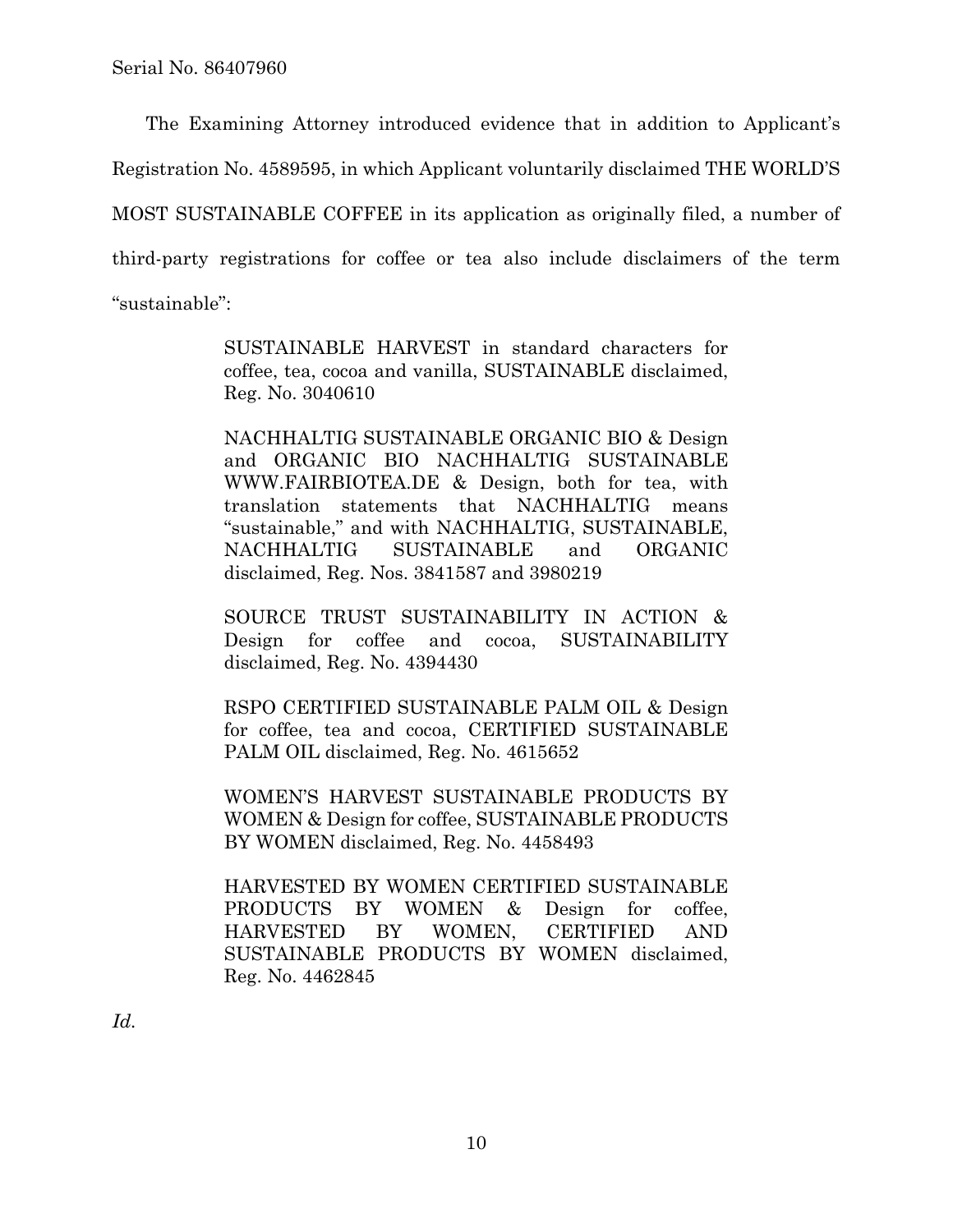$\overline{a}$ 

This evidence establishes that THE WORLD'S MOST SUSTAINABLE is merely descriptive of a feature of Applicant's coffee and tea. Indeed, the record reveals that "sustainable" methods of growing coffee and tea can be maintained for a long period of time, perhaps forever, often by preserving the environment in which the coffee and tea is grown, and that Applicant's competitors promote, and the media describe, coffee grown "sustainably."4 *Id.* ("triplepundit.com" article entitled "World's Most Sustainable Coffee?;" "cafedoparaiso.com" website stating that company's goal "is to become the most transparent and environmentally sustainable coffee company in the world;" and Care2 website article entitled "How to Choose a More Sustainable Tea.").<sup>5</sup>

Furthermore, by describing Applicant's goods as THE WORLD'S MOST SUSTAINABLE coffee and tea, the proposed mark is merely laudatorily descriptive, conveying that Applicant's coffee and tea are produced or grown more sustainably than Applicant's competitors' coffee and tea. *See In re Boston Beer Co., L.P.*, 198 F.2d

<sup>&</sup>lt;sup>4</sup> Applicant concedes that one "variant" of "sustainability" is "environmental sustainability." Applicant's Appeal Brief at 19.

<sup>&</sup>lt;sup>5</sup> Applicant's argument that "it proves nothing to show that the adjective SUSTAINABLE may be used in connection with foods," Applicant's Appeal Brief at 16, is incorrect. As the Examining Attorney points out, the third-party use of SUSTAINABLE for coffee and tea establishes that the term has a descriptive meaning. *In re Leonhardt*, 109 USPQ2d 2091, 2095 (TTAB 2008) ("We agree with the Trademark Examining Attorney that these online candy catalogs and recipes support the conclusion that the term 'Pops' is a shortened form for the word 'lollipops,' and hence is highly descriptive, if not generic, when used in connection with lollipop candies."). Furthermore, the fact that the record "does not offer a single functional definition" of sustainable, Applicant's Appeal Brief at 17, is essentially irrelevant. "It is well settled that so long as any one of the meanings of a term is descriptive, the term may be considered to be merely descriptive." *In re Chopper Industries*, 222 USPQ 258, 259 (TTAB 1984); *see also*, *In re IP Carrier Consulting Group*, 84 USPQ2d 1028, 1034 (TTAB 2007); *In re Bright-Crest, Ltd.*, 204 USPQ 591, 593 (TTAB 1979). Here, while Applicant has introduced several articles questioning whether "sustainable" can have a single definition, the record as a whole establishes that it is commonly used in the coffee and tea industry to refer to environmentally sound production practices which can be continued indefinitely. Moreover, some of the materials on which Applicant relies are corroborative of this definition.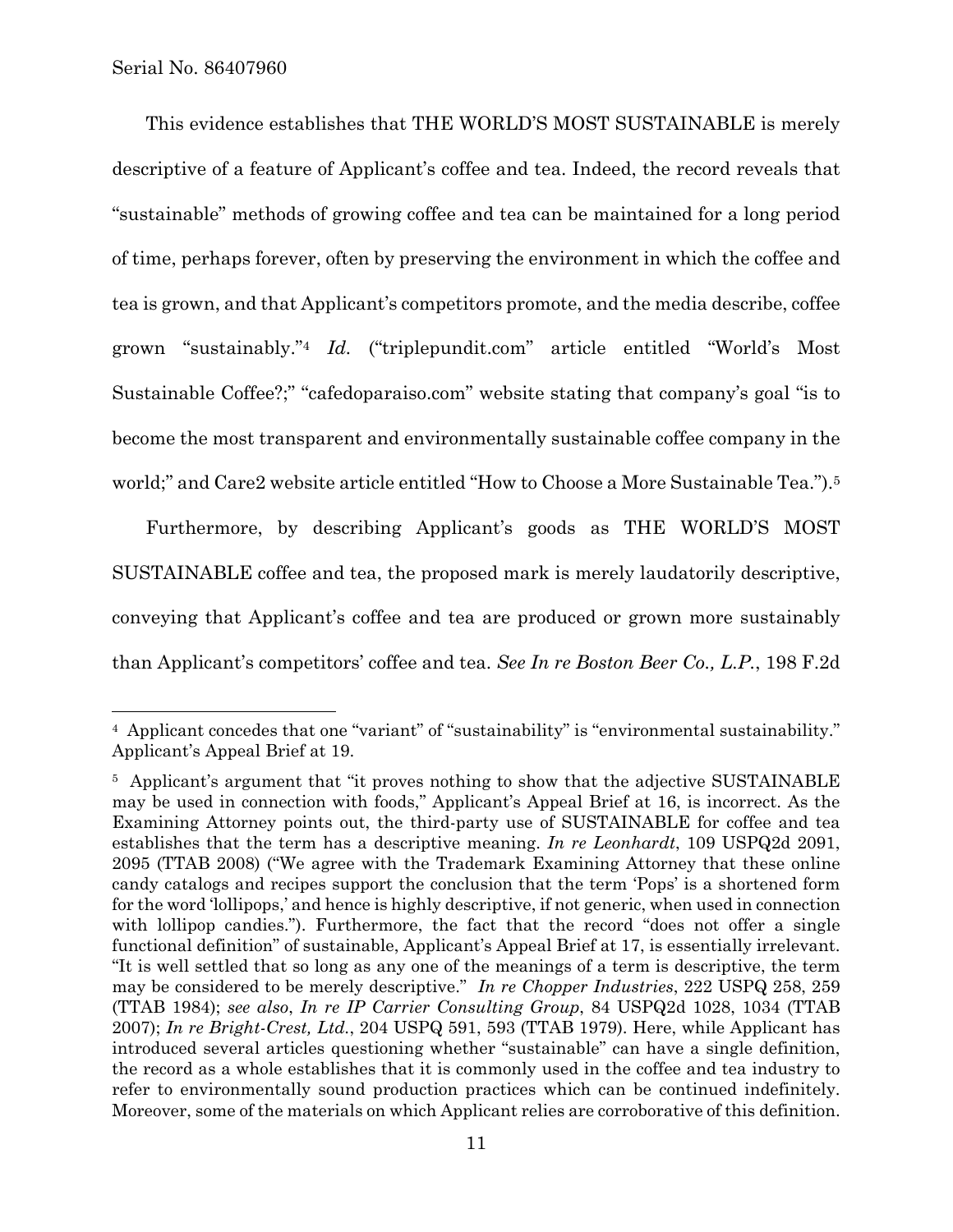$\overline{a}$ 

1370, 53 USPQ2d 1056, 1058 (Fed. Cir. 1999) (finding THE BEST BEER IN AMERICA for beer to be "a common, laudatory advertising phrase which is merely descriptive of Boston Beer's goods. Indeed, it is so highly laudatory and descriptive of the qualities of its product that the slogan does not and could not function as a trademark to distinguish Boston Beer's goods and serve as an indication of origin.");6 *Taylor Bros., Inc. v. The Pinkerton Tobacco Co.*, 231 USPQ 412 (TTAB 1986) (observing that AMERICA'S BEST CHEW for chewing tobacco is merely descriptive); *In re Carvel Corp.*, 223 USPQ 65, 69 (TTAB 1984) (finding AMERICA'S FRESHEST ICE CREAM generic for ice cream and stating "we find no extra element, unusual word combination or different twist (not even in minimal degree) that would supply the modest potential for distinctiveness and distinguishability needed to qualify the mark for Supplemental Register registration"); *In re Royal Viking Line A/S*, 216 USPQ 795, 796 (TTAB 1982) (finding WORLD CLASS merely descriptive of cruise ship services, in part because "Applicant uses these words in a laudatory manner much like one would use 'first class' or 'world's finest' or 'world's best'"); *In re Wileswood, Inc.,* 201 USPQ 400, 402 (TTAB 1978) (finding AMERICA'S BEST POPCORN and AMERICA'S FAVORITE POPCORN merely descriptive of popcorn, stating that "the two expressions in question amount to nothing more than trade

<sup>6</sup> In *Boston Beer*, the Federal Circuit's decision was based in part on the proposed mark being "a common phrase used descriptively by others." *Id.* Similarly, here, the evidence reveals that third-parties use terms such as "world's most sustainable coffee," "environmentally sustainable coffee company," "world's most bird friendly," "world's most expensive cup of coffee," "world's strongest coffee," "most expensive coffee," "world's rarest and most expensive coffee," "world's most memorable coffee drinking experience," "world's most expensive tea," "world's most popular teas," etc.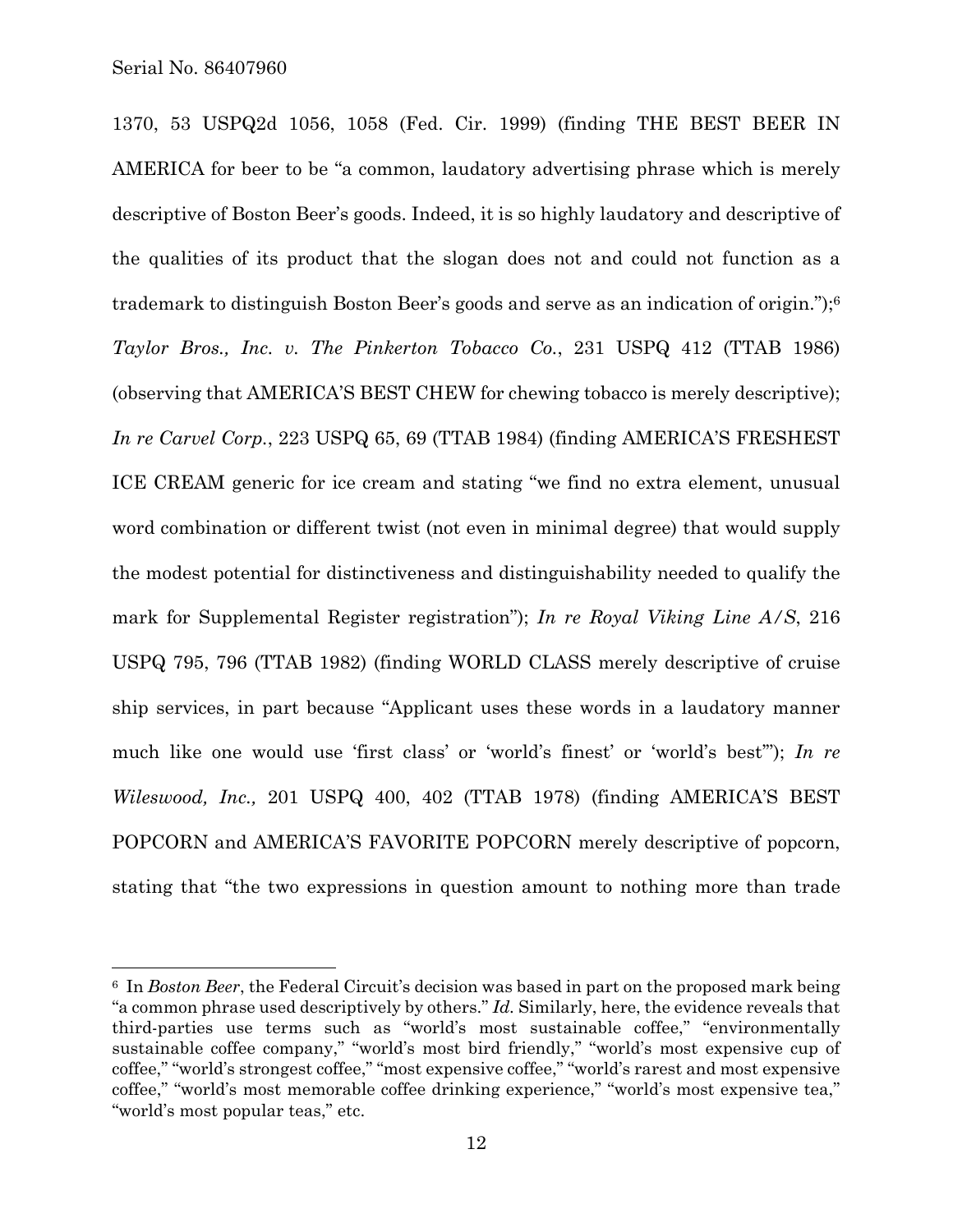$\overline{a}$ 

puffery or self-laudatory expressions of applicant's product and would be so understood").

Of course, Applicant's voluntary disclaimer of THE WORLD'S MOST SUSTAINABLE COFFEE for virtually identical goods in the related '595 Registration further establishes that THE WORLD'S MOST SUSTAINABLE is merely descriptive of Applicant's goods. *Bass Pro Trademarks LLC v. Sportsman's Warehouse Inc.* 89 USPQ2d 1844, 1851 (TTAB 2008). Similarly, the evidence that SUSTAINABLE and foreign language equivalents thereof is commonly disclaimed for coffee or tea supports a finding that Applicant's mark is merely descriptive.7

When the composite term THE WORLD'S MOST SUSTAINABLE is considered as a whole, its meaning is no different. In the context of coffee and tea, THE WORLD'S MOST SUSTAINABLE conveys that the goods are not only sustainably grown or produced, but that they are more sustainably grown or produced than any other coffee or tea in the world. Applicant's argument that the proposed mark "creates

<sup>7</sup> The Examining Attorney's objection to Applicant's mere listing of third-party registrations, and search results, is sustained. *In re Jump Designs, LLC*, 80 USPQ2d 1370, 1372 (TTAB 2006). Applicant's submission of certificates for the cited third-party registrations with its Appeal Brief was untimely and the certificates have therefore been given no consideration. Trademark Rule 2.142(d). Furthermore, Applicant's reliance on *In re Nett Designs Inc.*, 236 F.3d 1339, 57 USPQ2d 1564 (Fed. Cir. 2001) is misplaced at best. There, the Federal Circuit affirmed a requirement that THE ULIMTATE BIKE RACK be disclaimed, finding that substantial evidence supported the Board's finding that "consumers will immediately regard THE ULTIMATE BIKE RACK as a laudatory descriptive phrase that touts the superiority of Nett Designs' bike racks." *Id.* at 1566. The Court went on to find that third-party registrations including the term ULTIMATE did not rebut the Board's finding, and stated "[e]ven if some prior registrations had some characteristics similar to Nett Designs' application, the PTO's allowance of such prior registrations does not bind the Board or this court." *Id.* In any event, it appears from the information provided in Applicant's brief that none of the cited registrations are for coffee or tea.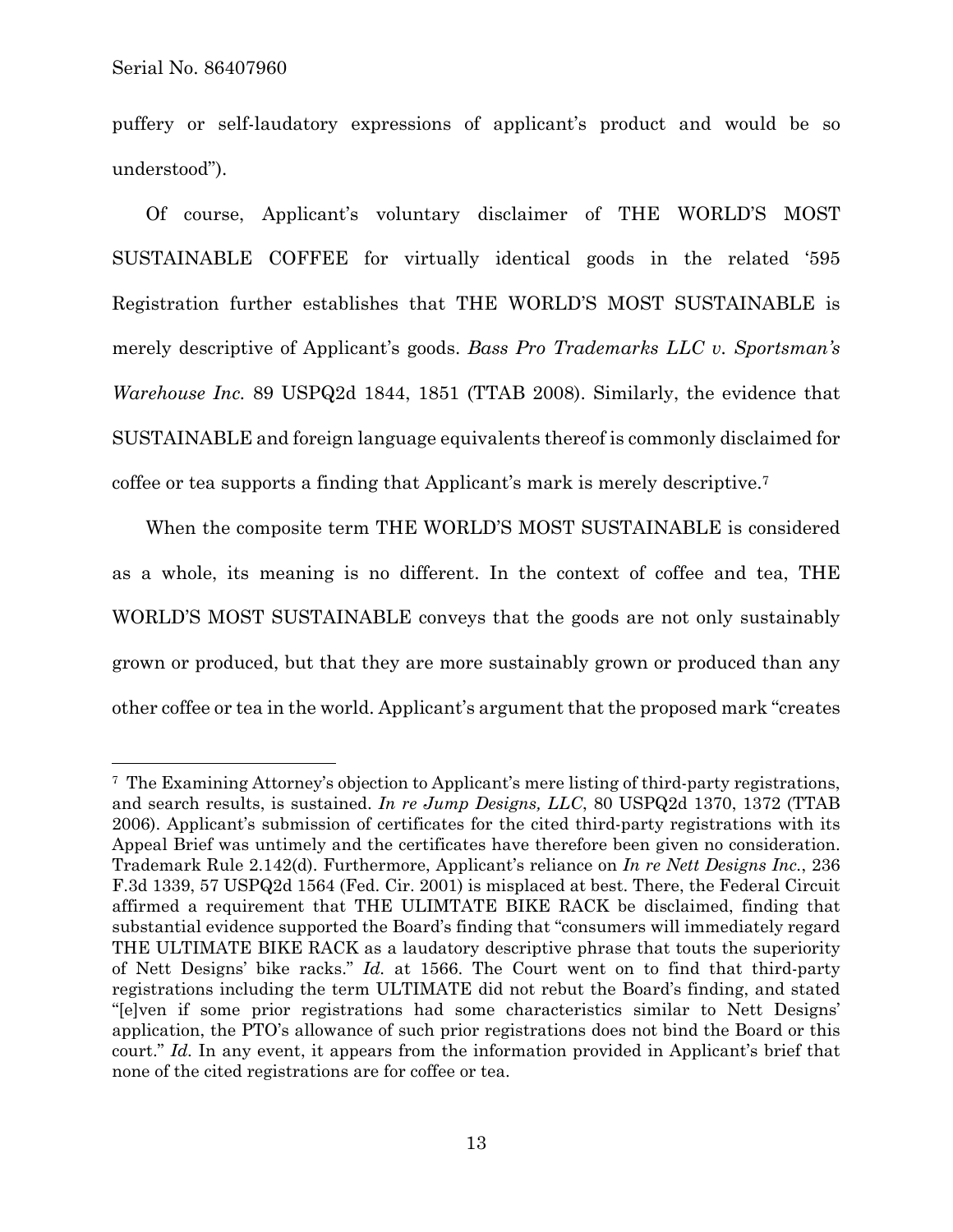Serial No. 86407960

a singular arbitrary coined phrase," Applicant's Appeal Brief at 15, is conclusory, in that for the most part Applicant does not suggest that the alleged "singular arbitrary coined phrase" has any specific non-descriptive meaning. The closest Applicant comes to suggesting a non-descriptive meaning for its allegedly "unitary" term is its argument that the term "has no specific meaning other than to playfully hint to the Applicant's consumers that its goods will provide a special, unique, and distinct experience." Applicant's Appeal Brief at 18. This contention is entirely unexplained, and more importantly unsupported by any evidence. And it is directly contradicted by the evidence of record which establishes that each component of the term retains its merely descriptive significance in relation to Applicant's goods. In fact, the "triplepundit.com" article is entitled "World's Most Sustainable Coffee?," there is a Wikipedia entry for "Sustainable Coffee," several other articles and company websites use "sustainable coffee" or "sustainable tea," and coffee and tea are commonly referred to as the "world's most [adjective]" brand or type.

## **Conclusion**

While Applicant is correct that we must resolve doubt in its favor, here there is no doubt. The evidence of record makes clear that THE WORLD'S MOST SUSTAINABLE is merely descriptive of coffee and tea. Accordingly, the disclaimer requirement on the basis of descriptiveness is affirmed.

Decision: The refusal to register in the absence of a disclaimer of THE WORLD'S MOST SUSTAINABLE is affirmed. This decision will be set aside if, within thirty